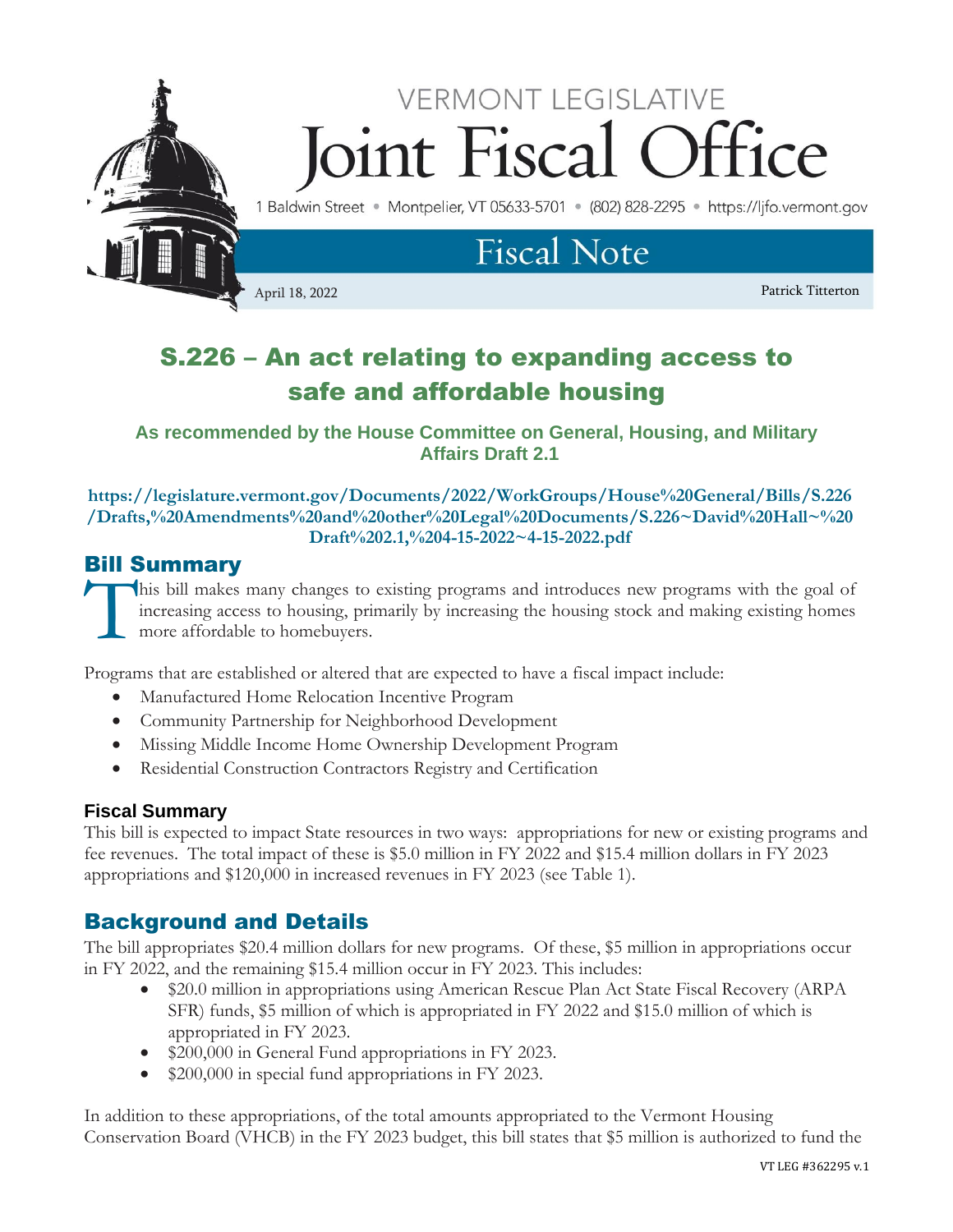Community Partnership for Neighborhood Development.

New fees from the Residential Construction Contractor Registrations will generate new revenues of \$120,000 in FY 2023, growing to \$325,000 in FY 2025 for the Professional Regulatory Fund.

#### **Table 1.**

| Appropriations                 | <b>FY 2022</b> | FY 2023      | <b>FY 2025</b> |
|--------------------------------|----------------|--------------|----------------|
| <b>ARPA SFR Appropriations</b> | \$5,000,000    | \$15,000,000 | $\$0$          |
| General Fund Appropriations    | \$0            | \$200,000    | \$0            |
| Special Fund Appropriations    | \$0            | \$200,000    | \$0            |
| <b>Total Appropriations</b>    | \$5,000,000    | \$15,400,000 | \$0            |

| <b>Fee Revenues</b>          | FY 2022 | FY 2023   | <b>FY 2025</b> |
|------------------------------|---------|-----------|----------------|
| Professional Regulatory Fund | $\$0$   | \$120,000 | \$325,000      |
| <b>Total Revenues</b>        | \$0     | \$120,000 | \$325,000      |

## **Appropriations and Spending**

#### **Manufactured Home Improvement and Replacement Program**

The bill appropriates \$5.0 million in ARPA SFR funds in FY 2023 to the Department of Housing and Community Development (DHCD) in coordination with Vermont Housing Conservation Board to assist with:

- removing abandoned homes,
- building U.S. Housing and Urban Development Compliant concrete pads,
- addressing smaller scale capital needs of parks for rehabilitating 300 to 400 poor quality homes,
- providing leadership in financing programs to assist buyers to finance and upgrade units,
- providing commonly needed home repairs,
- addressing existing program gaps,
- adding funds to supplement Flood Resilient Community Funds,
- and providing down payment assistance for new or used high energy-efficient mobile homes.

Of the \$5.0 million in funds allocated, the bill stipulates that \$3.0 million is for small scale capital grants, \$1.0 million is for home repair grants, and \$1.0 million is for new manufactured home foundation grants.

#### **Community Partnership for Neighborhood Development**

The bill allocates \$5.0 million of the amounts appropriated to VHCB in the FY 2023 budget to explore new approaches for the State to support creating housing. These funds will be used to provide grants to large employers who create housing for employees and for commercial property to residential property conversion projects. The bill establishes the Community Partnership for Neighborhood Development, through which DHCD will lead a cross-agency program to encourage and support local partnerships between municipalities, nonprofit and for-profit developers, VHCB, and local planning officials.

The funds will be used for matching grants not to exceed \$50,000 or 20 percent of the employer cost per unit for large employers with 50 or more FTE employees that create new housing for their employees. The funds will also be used for grants for matching grants for converting commercial property to residential use are not to exceed the lesser of \$50,000 or 20 percent for costs not covered by other funding or financing sources.

#### **Missing Middle Income Home Ownership Development Program**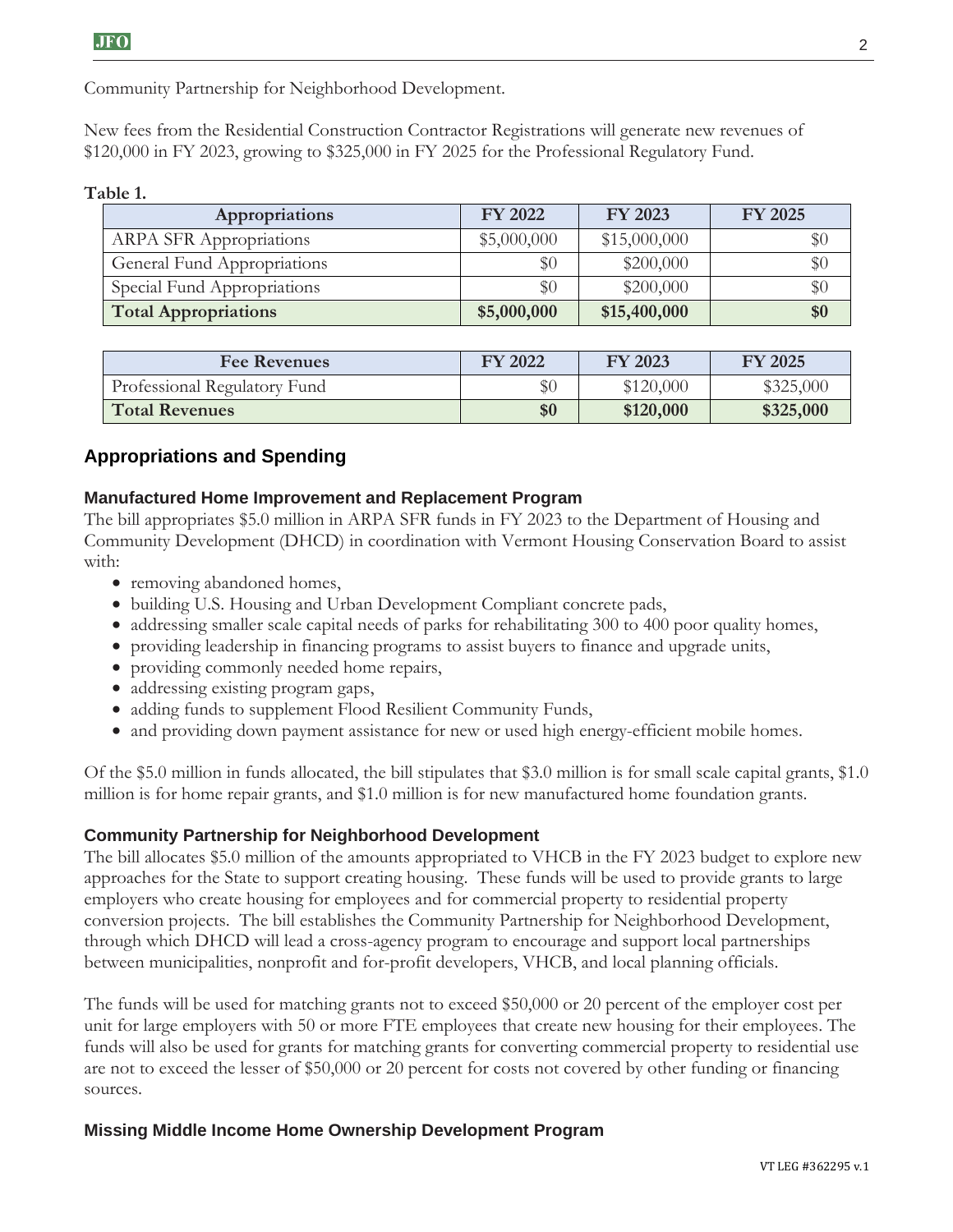The bill appropriates \$15.0 million in ARPA SFR dollars to DHCD for a grant to VHFA to establish a Missing Middle Income Home Ownership Development Program, which targets priority housing projects. \$5 million of this is appropriated for FY 2022 and \$10 million is appropriated in FY 2023.

For the purposes of this program, an "Income-eligible homebuyer" is defined as a Vermont household with annual income that does not exceed 120 percent of the area median income. The Agency can use funds to provide direct project subsidies for up to 35 percent of eligible development costs for developers. The amount of the subsidy cannot exceed the value gap of the difference between the development costs and the resulting assessed value (difference between the cost to build and the value of the finished product).

Any funds left over from the developer subsidy shall go to the buyer to help reduce the costs of purchasing the home. In the instance when the homebuyer receives assistance, the Agency includes conditions in the subsidy to ensure continued affordability of the home, or the subsidy is subject to a housing covenant that preserves affordability of the home for 99 years or longer. The Agency will allocate no less than 33 percent of the funds available through the Program to projects that include a housing subsidy covenant.

#### **Consumer Assistance Program**

The bill appropriates \$200,000 in General Funds in FY 2023 to the Office of the Attorney General to create one classified, two-year full-time limited-service position within the Consumer Assistance Program. The employee will assist with consumer complaints concerning residential construction projects valued at less than \$10,000, provide education, outreach, and mediation to contractors and consumers, and to coordinate and facilitate information sharing concerning complaints with the Office of Professional Regulation.

#### **Down Payment Assistance Program**

The bill gives the Vermont Housing Finance Agency (VHFA) the discretion to reserve funding and adopt guidelines to provide grants to first-time homebuyers who are also first-generation homebuyers. Of the funds appropriated to DHCD in Act 74 of 2021, \$1.0 million is to be transferred to VHFA to provide grants to first-generation homebuyers. Providing this assistance in the form of grants rather than loans would remove the requirement that they be paid back by the grantee, which could result in fewer available funds over time. The extent to which this would draw down available funds is uncertain and would be dependent on how many first-generation homebuyers are in the State; that information is not readily available because it is not asked on mortgage applications currently.

To qualify as a first-generation home buyer an individual must have parents or legal guardians that do not currently own residential property, whose spouse or partner has not owned a home prior to purchasing the home, or if the individual has at any time been placed in foster care. First-generation homebuyers would be a subset of people in the first-time homebuyers group.

From 2015 through March of 2022, the Down Payment Assistance Program has provided \$7,474,098 in loans to 1,565 borrowers. Under current conditions, if the fund does not experience any losses, just over \$10 million in VHFA's revolving loan fund will be available in total to loan out through 2026. Firstgeneration homebuyers would likely make up a very small subset of this population, but because they would receive their awards as grants, the amount of funds that can be loaned out by VHFA could decrease.

#### **Impacts on State Revenues**

#### **Residential Construction Contractors Registry and Certification**

The bill proposes to establish a residential construction contractor registration program to be administered by the Office of Professional Regulation (OPR). Contractors performing construction work valued at more than \$10,000 would be required to be registered with the State. OPR would also be directed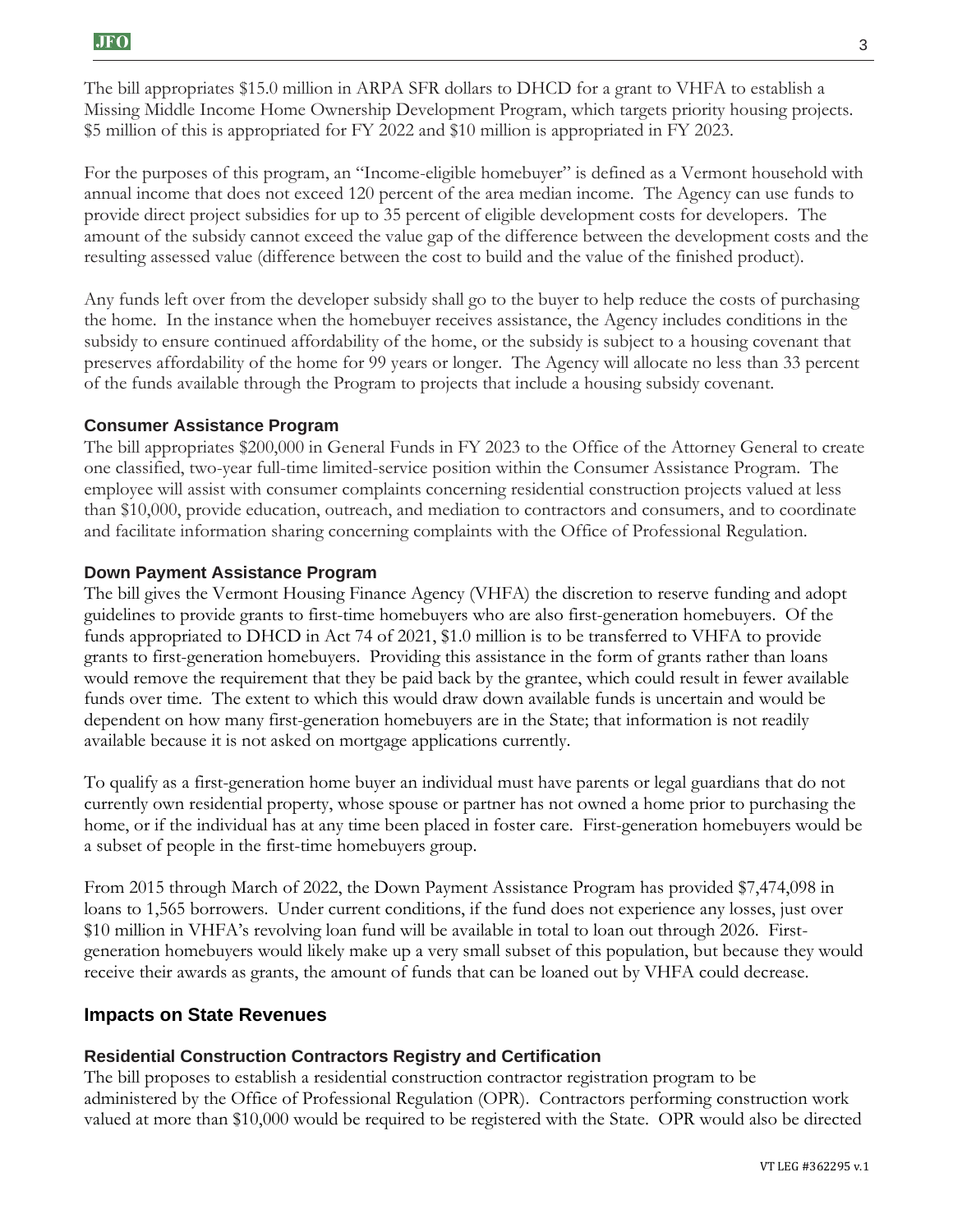to establish a voluntary certification system for contractors to signify competence in subfields and specialties. OPR would manage contractors under the advisor model with two appointed persons to serve as advisors.

### Contractor registration fee

The structure of the registration program would require an initial application fee along with a biennial renewal. The fees would be as follows:

- \$75 per individual
- \$250 per business organization
- \$75 for a first State certification and \$25 for each additional State certification

Contractor data from six states was used to analyze the potential revenue that Vermont would collect from contractor registration fees. Four of the states have a contractor registration program: Connecticut, Iowa, Minnesota and Montana. The other two states have a contractor licensing program: Alaska and Nevada. There are additional states with contractor registration laws, most notably Massachusetts and Rhode Island in New England. However, many states either do not have contractor information readily available, or it is not available in a format suitable for fiscal analysis.

Contractor data for the six states was scaled to Vermont by population. Additionally, three of the states differentiated between individuals and businesses, and this data was used to estimate the number of individual registrations and business registrations in Vermont. Using the methodology outlined above, the total number of potential estimated contractor registrants in Vermont is as follows:

#### **Individuals: 1,300 - 1,500 Businesses: 2,100 - 2,500**

For the purposes of generating a revenue estimate, JFO assumed that of the total number of contractors about 5 percent would opt not to join the registry because their work typically falls below the \$10,000 threshold. It is likely that more contractors fall below this threshold, but because they want to be able to take on jobs over \$10,000 would still register. Further, the registry may be viewed as something of a certification of quality, so many below the threshold may still opt to register for that reason. JFO assumed that 50 percent of the remaining estimated contractor population listed above would register in the initial registration cycle (2022-2024). All registrants in the initial cycle would pay the reduced fees. In the following cycle, the entire estimated contractor population would be registered and would pay the normal fee amount.

### **2023-2025 estimated revenues: \$220,000 - \$260,000 (fees collected over two years) 2025-2027 estimated revenues: \$590,000 - \$705,000 (fees collected over two years)**

The bill provides a \$200,000 appropriation in FY 2023 from the Professional Regulatory Fee Fund to cover the annual costs for the two new positions required for administration and enforcement. JFO assumed that fee revenue would be spread evenly across the two-year cycle so half would be realized in FY 2023 and half in FY 2024; the same split would occur in FY 2025 and FY 2026. After accounting for both the new fee revenue and the appropriations, the net fiscal impact is expected to be a net decrease in State resources of \$80,000 in FY 2023 but shift to an increase in revenues of approximately \$125,000 by FY 2026 as fee revenue increases.

# **Tax Credits**

**Downtown and Village Center Tax Credit Program**